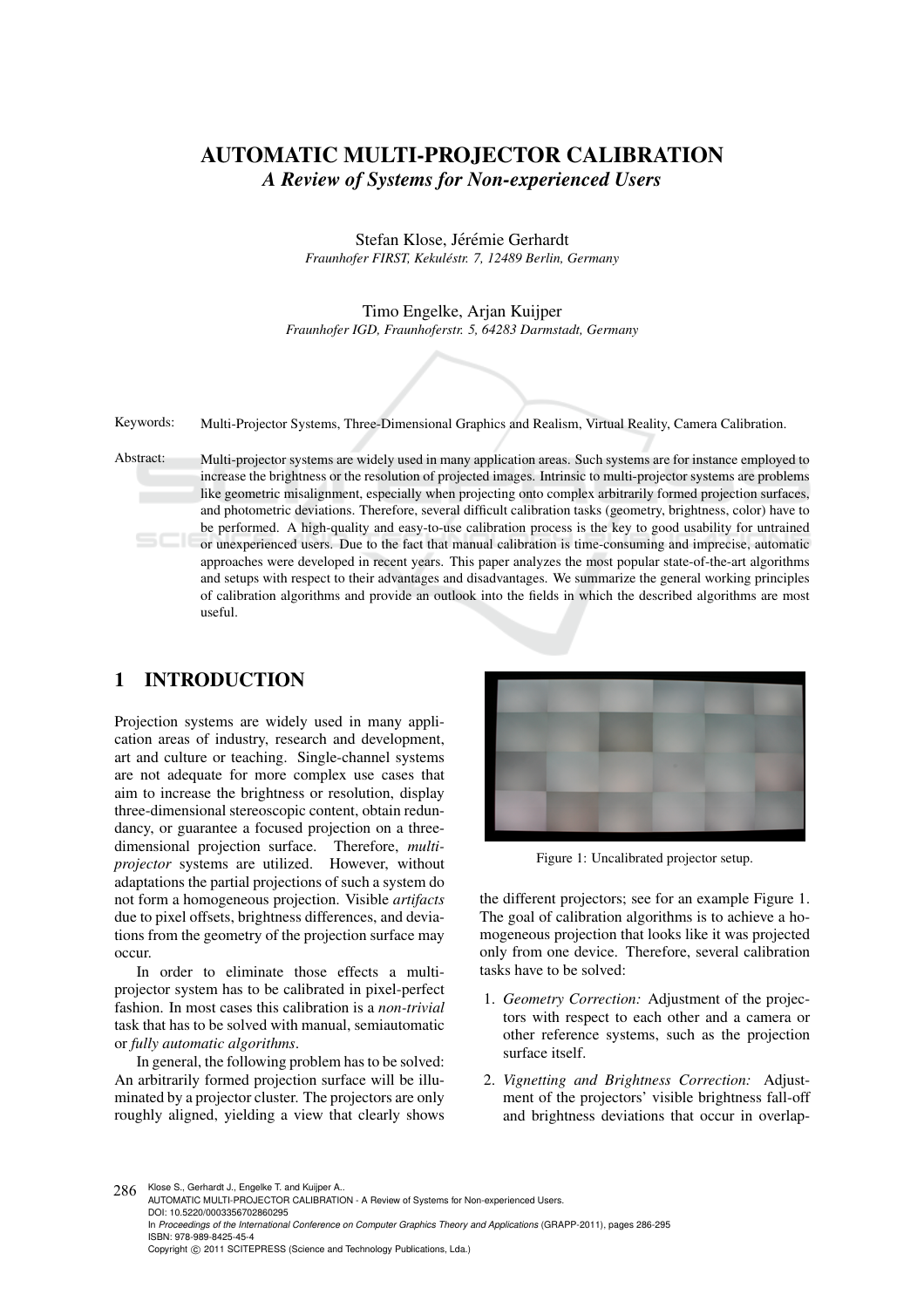ping regions or result from the projection angle or the projector type.

3. *Color correction:* Adjustment of deviations in the overall chromaticity due to aging lamps or different projector models.

These three tasks should be solved in such a way that a multi-projector system provides best visual quality with minimal setup costs. There should be no time consuming manual tasks but an automatic approach instead, using measurement devices like digital cameras.

The aim of this paper is to provide a comparison of such approaches with respect to *utilization for users without too much experience*. To our best knowledge there is currently no such paper available. It will help both experienced and inexperienced users to choose appropriate calibration methods or to improve their own algorithms. For some older more techniquefocused in-depth surveys on multi-projector displays and (vision-based) calibration techniques we refer to, for example, (Majumder and Brown, 2007; Brown et al., 2005; Ni et al., 2006; Bimber et al., 2008; Bimber and Raskar, 2005; Li et al., 2004; Pollefeys et al., 1999).

In the remainder we present the essential components of a multi-projector system, followed by the more general principles of calibration. The most popular dedicated state of the art automatic algorithms are discussed in section 4. Subsequently, we list their advantages and disadvantages, again from the point of view of untrained users, and provide application examples in which the described techniques can be used. We complete this paper with a short conclusion.

## 2 SYSTEM SETUP

In multi-projector setups we usually deal with high resolution content that shall be displayed in real time. Bandwidth problems in transferring the image information to the projection unit usually appear. Thus a common approach is to cluster the system, running multiple render units connected to the projectors and creating the resulting image, see Figure 2.

One or multiple cameras capture the projection surface and work with the calibration application and the clustering master in order to create proper calibration data. These data will be used by designated applications, which are rendered through the cluster machines. In this section we describe the general options in configuring multi-projector setups.



Figure 2: Generalized Setup Components.

#### 2.1 Cluster Setup

√

A cluster usually consists of a distributed rendering system with at least one master. The master distributes the information to be displayed to the clients – the cluster machines. Mainly the clients are used for applying the rendering loop. The cardinality between projector and render machine can be chosen freely, but should be consistent throughout the entire configuration. In order to configure and setup viewing and calibration parameters, clients and master must be able to communicate with each other. Already existing frameworks are for example (Fellner et al., 2009; Isakovic et al., 2002).

Technologies like Remote Desktop Applications (RDP, VNC, etc.) are a way for transmission of content in such a cluster. These technologies deliver content but can be ineffecient or incapable on high densities of information, like multimedia or 3D-Content, since there is no hardware abstraction.

One possible solution for effiecient hardware abstraction is Chromium (aka. WireGL (Humphreys et al., 2001)), which simulates a network-bound graphics card and smartly distributes the OpenGL commands via network to the clients. The main advantage is the compatibility with older OpenGL software. The disadvantage comes with maintenance of the large and constantly changing OpenGL standard (Humphreys et al., 2008).

Scene graph distribution delivers the main advantage by being a complete abstraction of hardware standards and at the same time delivering parts of the scene graph description through the network at high performance. Additionally this method can be combined with image-based distribution, allowing load balancing within the cluster (Roth et al., 2006). Both 2D and 3D applications can be realized with such a system. A main disadvantage is the insufficient support of standard applications. This can be compensated by rendering X-Window drawing commands or RDP as textures. An abstract language definition allows the description of the main application (Behr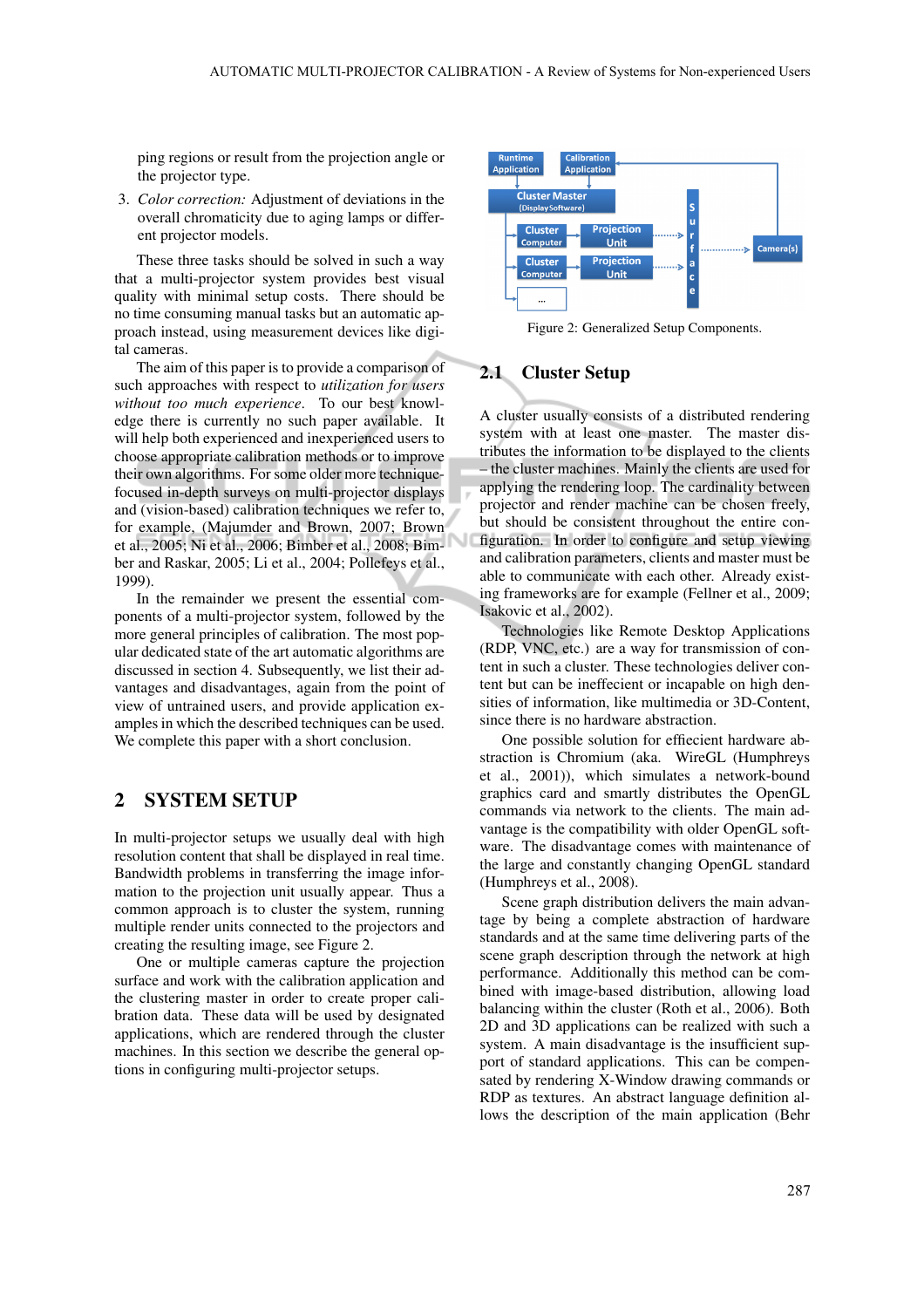et al., 2007).

A potential problem of display in a cluster is the synchronization of the vertical sync signal of all video outputs. On fast moving scenes it can prevent the partial simulcast display of two consecutive images. Professional graphic cards therefore support gen locking (NVidia, 2010). Another solution is using custombuilt software/hardware (Allard et al., 2003).

### 2.2 Projector Devices

Different projection technologies can change the approach for calibration. Generally there is a need for stability in terms of light intensity, colors and resolution.

A good contrast and black value is important. Otherwise, especially when projecting dark scenes with projector clusters, the effect of a homogeneous projection vanishes. LCD (Liquid Christal Display) usually delivers a bad contrast, while newer technologies like LCoS (Liquid Crystal on Silicon) and SLP (Spatial Light Modulators aka DLP or DMD) gain much better contrast.

3D projections can have an impact on the calibration as well. Passive frequency shifting systems like Infitec (Infitec, 2010) need to be setup with stacked projectors, which leads to loss of pixels. Additionally the color space in such systems is reduced. Newer systems, like RealD (RealD, 2010) or active approaches like presented in (Havemann et al., 2007) are using only one projector. Therefore, the latter systems have a huge impact in hardware for synchronizing each eye in multi-projector setups.

### 2.3 Projection Setups

Depending on the field of application, several projection setups or a combination of them are utilized:

- Stacked Projection: At least two projectors illuminate the same area of the projection surface to increase the overall brightness, for redundancy reasons, to facilitate 3D-stereoscopic projections, or to increase the usable color space.
- Mosaicked or tiled projection: At least two projectors are aligned side by side or one upon the other to increase the overall resolution. The combination of vertically and horizontally adjusted components is also possible. The uncalibrated and overlapping projections can form a relatively regular or an irregular grid. Depending on the size of the overlapping regions soft-edge or hard-edge blending will be deployed.

Hard-edge blending does not allow the physical overlap of adjacent projections. It demands a huge effort in hardware and manual calibration while coping with projectors having a bad black value. Soft-edge blending compensates the addition of light in the overlapping regions by modifying the input images accordingly.

• Windowed Projection: Several independent projection surfaces or a plurality of monitors are used. This is similar to a mosaicked projection but without any overlapping regions at all. Due to those gaps the overall projection appears like a window to a virtual world. When using at least two projectors the overall resolution is increased, as well.

In the first two cases the spatial, geometric, and colorimetric synchronicity is crucial to create the illusion of a homogeneous projection. The projections must be aligned in pixel-perfect and synchronous fashion to prevent fuzzy or even doubled images, which can lead to headaches (Pastoor, 1995). In the latter case, the projections should also be aligned with respect to their window. **BLICATIONS** 

#### 2.4 Measurement Devices

Measurement is typically used in some kind of control system, where the input of the visible image is fed back into the control system and changes the appearance of the displayed content. Typical setups are using one (Bimber et al., 2005; Klose, 2009), multiple static (Raskar et al., 2006; Dingeldey et al., 2010) or movable cameras. These are usually used for either sampling of calibration patterns or photometric measurement. For correct chromatic measurements calibrated colorimeter (Pagani and Stricker, 2007) or colorimeter cameras (SphereOptics, 2010) are used. Thus mostly a combination of colorimeter and digital cameras are used. High Dynamic Range (HDR) cameras also offer a promising approach for delivering higher photometric resolution.

In order to achieve good calibration results, the images taken must be focused and well-exposed. The capturing must also be reproducible.

# 3 GENERAL PRINCIPLES OF **CALIBRATION**

For the automatic calibration of projectors it is important that geometric, brightness and color correction are processed consecutively as these steps depend on each other. The result of all processes can be combined in GPU-based shaders and applied within the render pipeline. Another approach would be to apply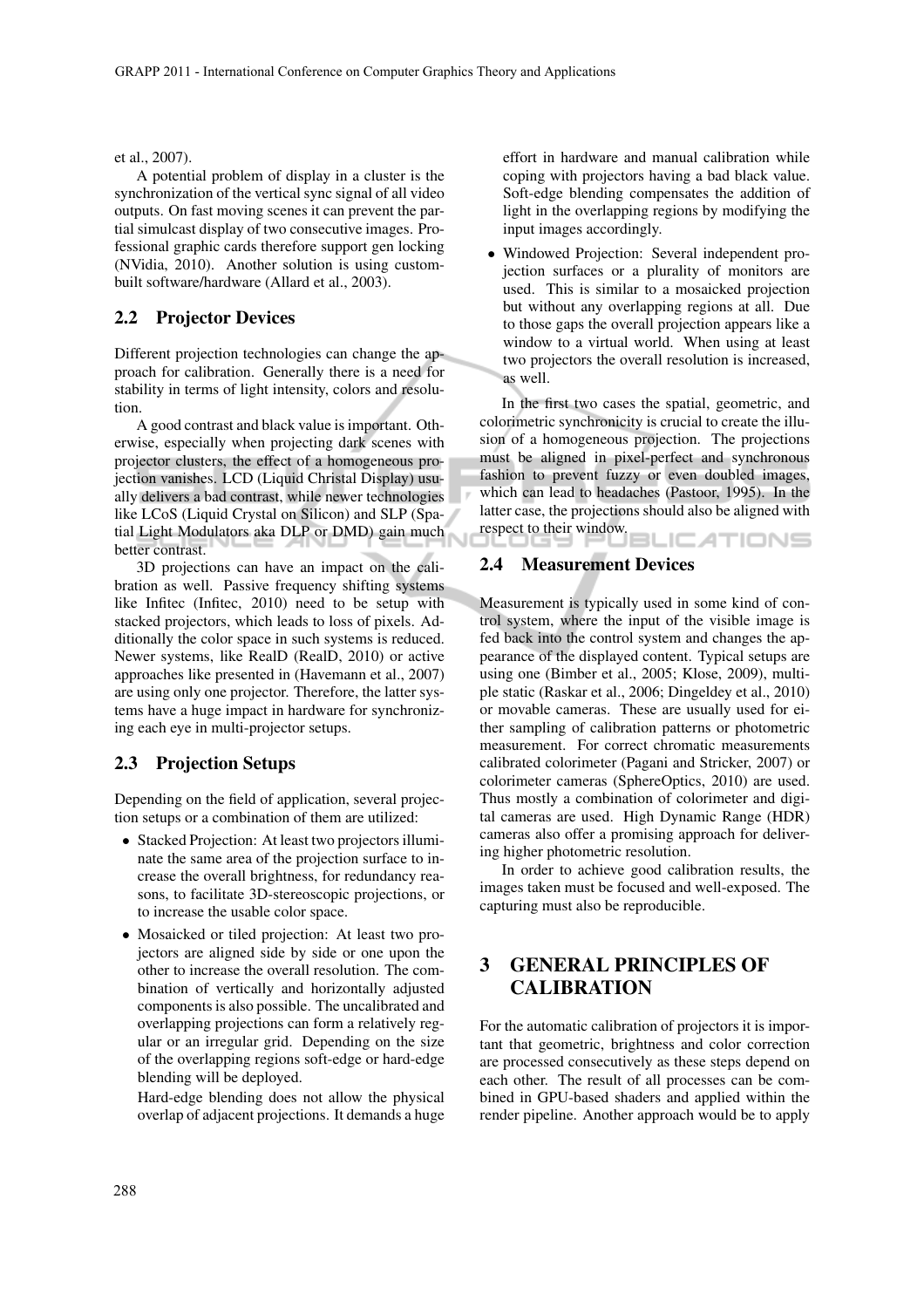the results within a graphic card driver or the projector engine itself.

### 3.1 Geometry Correction

As defined previously in this paper, the geometry correction retrieves the parameters to adjust the projectors with respect to each other, the projection surface and the observers.

The calibration starts by projecting reference patterns on the surface. The patterns can for example be fiduciary markers, coded light stripes or binary patterns. Captured images of those projected patterns are then analyzed by filtering, black image subtraction, thresholding, or gradient-based contour detection. This allows registering the projectors with respect to the projection surface in the space of the measuring device.

Two calibration approaches can be compared for a matter of complexity (calibration with respect to a camera or to a projection surface). The calibration with respect to a camera (or observer calibration) is relatively easy because of its direct mapping from projector space to camera space:

$$
(\mathbf{u}, \mathbf{v}) : \mathbf{T}_{\mathbf{p} \to \mathbf{c}}(\mathbf{x}, \mathbf{y}) \tag{1}
$$

where  $(\mathbf{u}, \mathbf{v})$  are the coordinates of projector space in camera space  $(x, y)$ . The border of the overall projection will be set with respect to the camera's field of view (i.e. largest inscribing rectangle of the multiprojection). Because the calibrated image is aligned with respect to a camera and not to the shape of the projection surface, this approach is not observerindependent.

The calibration with respect to a projection surface is more complex because the actual projection screen has to be reconstructed or detected:

$$
(\mathbf{u}, \mathbf{v}) : \mathbf{T}_{\mathbf{c} \to \mathbf{s}}(\mathbf{T}_{\mathbf{p} \to \mathbf{c}}(\mathbf{x}, \mathbf{y})). \tag{2}
$$

This is done by (physical) marker detection, user interaction, model matching, or 3D reconstruction. Because the calibrated image will be wallpapered across the projection surface, this approach is observerindependent.

Once the calibration method is chosen, the warping parameters  $(\mathbf{u}, \mathbf{v})$  can be derived. They can be calculated using global or local approaches. Global warping applies a homography matrix. This method assumes a perfect projection surface and can lead to errors. Local per-pixel warping is more accurate. The latter can also correct distortions introduced by slopes and dales of the projection surface.



Figure 3: Brightness and luminance profile of one tile.

## 3.2 Vignetting and Brightness **Correction**

Figure 1 already showed an example of an uncalibrated hard-edge multi-projector setup. In Figure 3 one sees the result of one projector (tile) with the measured brightness values as well. The general aim of this correction is gaining uniformity in luminance. Based on the measured brightness values over all the partial projections of a multi-projector system, the algorithm has to select the point with the lowest brightness. In order to guarantee uniformity in luminance, all the projectors in the installation have to be adjusted to that brightness. The main disadvantage of this approach is the fact that the dynamic of the brightness gets lost.

Majumder and Stevens propose a photometric calibration with simple monochromatic cameras that need fixable exposure and shutter (Majumder and Stevens, 2004). A more precise measurement can be done using Colorimeter cameras which directly results in absolute CIE coordinates and luminance values. If a regular camera allows taking high resolution pictures (and then accurate spatial information) the direct use of its RGB values should be avoided, especially if the camera sensors remain unknown (Vora and Trussell, 1993). One possible approach is taking a high dynamic range (HDR) image (Debevec and Malik, 1997) of each ramp level (Pagani and Stricker, 2007) from which only the luminance values are used.

A very universal approach for applying the calibration is the use of a 3D look-up table (LUT) per primary color channel represented in two dimensions for the pixel location and for the pixel level adjustment. This is common sense as it can easily be implemented in GPU shaders or is supported by a variety of professional projector engines. In order to compute a LUT for each projector, the following operation needs to be repeated: project and measure ramps of pure red (R), green (G) and blue (B). With this information the response curves of a projector can be measured (global and per color channel) and its gamma value can be determined. A typical response curve is a gamma shape:  $x<sup>γ</sup>$ , where *x* is between 0 and 1 and γ approximately between 2 and 3.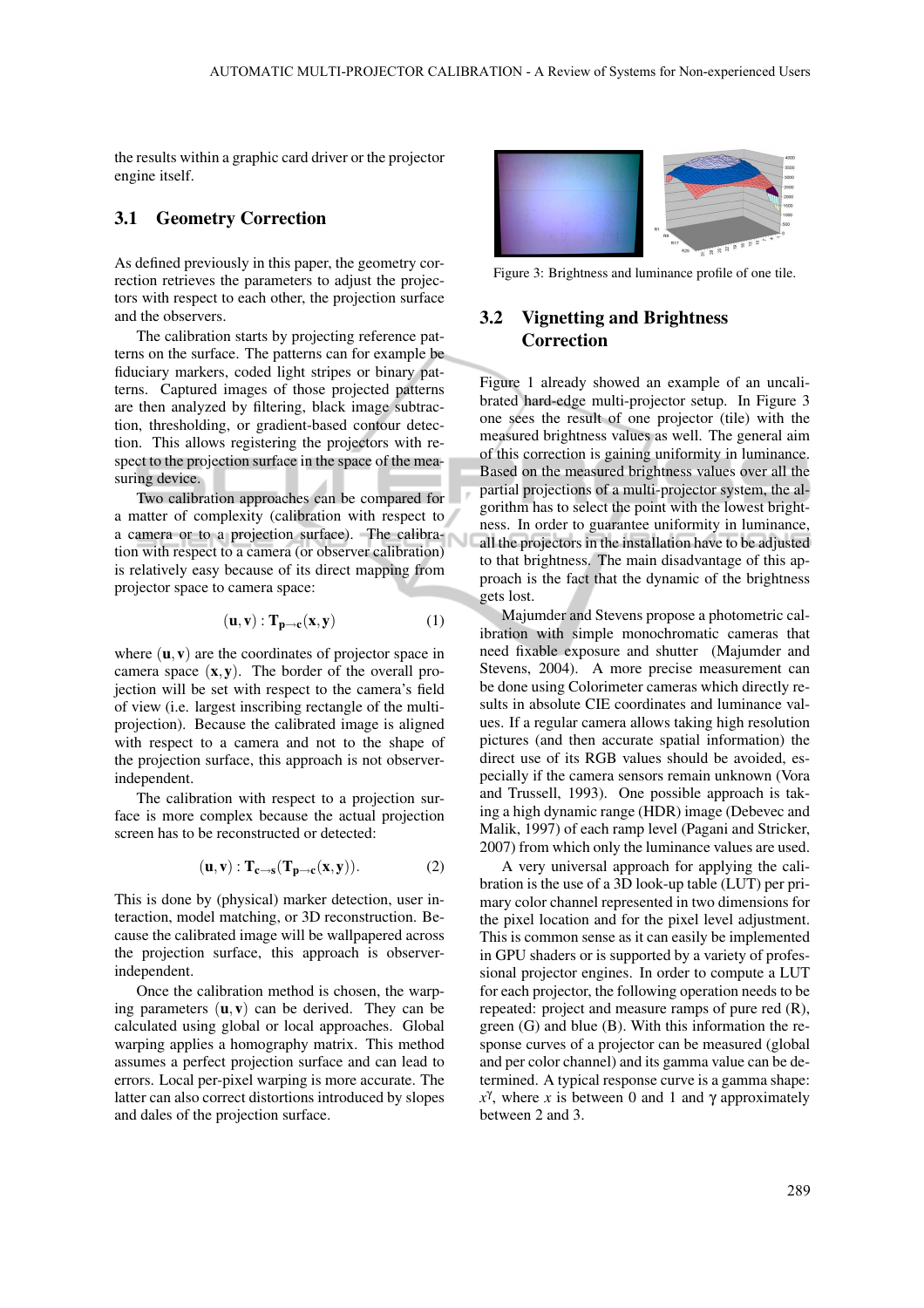In a tiled display installation with overlapping projections, soft-edge blending has to be performed additionally. The geometrical calibration provides the information on overlapping regions which can be used for the blending. Soft-edge blending reduces the brightness in the overlapping regions such that it is as bright as the rest of the global projection. This is done by cross-fading the light intensity between the projectors with a proper blending function. A sigmoid blending function offers a more subtle transition between blended and unblended areas compared to linear blending. The following example applies to two

overlapping projectors:  
\n
$$
f(x) = \sin\left(x\pi - \frac{\pi}{2}\right)0.5 + 0.5
$$
\n
$$
g(x) = \sin\left(-x\pi + \frac{\pi}{2}\right)0.5 + 0.5
$$
\n(3)

 $H = H$ 

where the results have to be gamma-corrected by the projectors' known exponential factors  $1/γ$  or by their inverse response curve function.

## 3.3 Color Correction

This operation requires estimating the common gamut of the installation, i.e. defining what the common displayable colors of the projectors are (Pagani and Stricker, 2007; Bern and Eppstein, 2003; Wallace et al., 2003). The CIE XYZ primary values of each projector are computed from the measured corresponding spectral reflectances.

Once the common gamut is defined, the gamut mapping operation is performed by a matrix operation. For each projector the new RGB values will be computed that map to the same (global) XYZ values. The great advantage of a gamut mapping operation is that it ensures that color differences are not visible to the human eye. But it can also drastically reduce the color dynamics. The following equation demonstrates how the RGB values are modified before projection:

$$
c' = g_p^{-1}(\mathbf{M}_p \mathbf{M}_c c_\gamma)
$$
 (4)

where  $M_p$  is the matrix of one projector,  $M_c$  is the matrix characterizing the common gamut, *c*<sup>γ</sup> the corresponding RGB values for the installation response curve (which is defined by the user) and  $g_p^{-1}(c)$  the inverse response curve function of projector *p*.

## 4 CALIBRATION ALGORITHMS

We have described the general working principles of automatic calibration algorithms. Now we present selected state-of-the-art algorithms utilizing these principles. Again, we focus on automatic approaches only. We provide a short description and evaluate the algorithms regarding unique characteristics and advantages, accuracy, simplicity and drawbacks.

#### 4.1 iLamps/Display Grids (iL/DG)

Short Description: Raskar et al. have developed several automatic multi-projector calibration algorithms. Notable approaches are iLamps (Raskar et al., 2006) and Display Grids (Raskar et al., 2004).

The system consists of several autonomous projectors that build ad-hoc clusters. Projectors can be registered and non-registered dynamically. The used projectors are modified and enhanced with a camera, a tilt sensor, a wireless communication module, and a computer. With the help of those additional modules, the topology of the projectors and their geometric neighborhood will be detected. This information leads to an automatic geometric correction including blending.

Using the integrated camera, the 3D depth of the projection surface at certain manually-aligned calibration markers is triangulated using structured patterns. Not only the projector that contains the camera but the adjacent projectors are taken into account. Under the assumption that the projection surface is a vertical plane or a vertical quadric, the deviation from the world horizontal and vertical can be determined using the integrated tilt sensor. The triangulation data and the tilt values are used to calculate homography matrices for each projector. Applying those matrices corrects the projector distortions with respect to their neighborhood and the desired parallelism to the world horizontal and vertical. A similar method was described in (Webb and Jaynes, 2007).

Unique Characteristics and Advantages: Selfconfiguring ad-hoc clusters using projectors with integrated cameras are an excellent way to create seamless tiled projections with very large aspect ratios.

Accuracy: For the triangulation the projector-camera system has to be perfectly calibrated. An imprecise system calibration leads to significant 3D reconstruction errors. The use of global homography matrices implies projection errors because those methods assume perfect planes or quadrics. This assumption is often insufficient in reality and is also described in (Okatani and Deguchi, 2006).

Simplicity: The system extensibility is very good due to the automatic registration and non-registration. The use for the modified projectors leads to a very simple setup process. The simplicity is unfortunately decreased by using manually aligned physical markers.

Drawbacks: Modified projectors are still no off-the-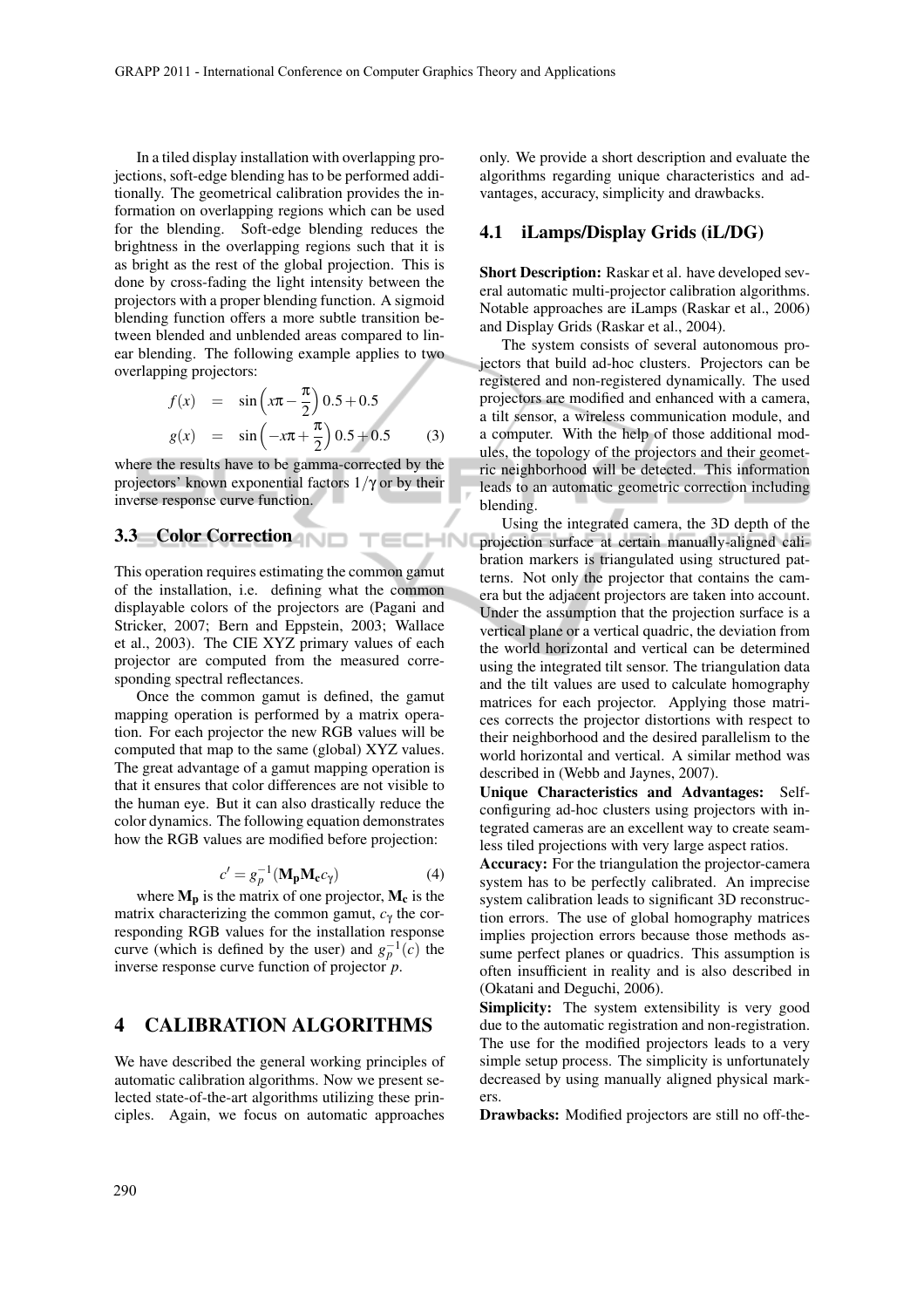shelf product. Therefore, the modified projectors have to be assembled and calibrated very carefully. Otherwise the projection would suffer from substantial errors. Due to the used homography matrices, the method is only applicable to perfect surfaces or a second per-pixel post warp is needed. The partial projections and their corresponding camera images, respectively, have to overlap to detect neighboring projections. Therefore, the previously described windowing setup is limited or impossible.

### 4.2 Embedded Light Sensors (ELS)

Short Description: An automatic calibration method that adjusts the projection with respect to a reference projection surface was developed by Lee at al. (Lee et al., 2004).

In contrast to most other automatic approaches it uses no digital camera, but light sensors that are embedded at the corners or other feature points of the projection surface. Due to the low amount of used sensors a per-pixel calibration is not possible. To determine the geometrical relation between projector and projection surface, a homography transformation matrix is calculated. For this, several pixel-to-sensor relations have to be measured. A relation implies that a certain projected pixel illuminates a certain sensor. To measure these relations an iteratively refining binary pattern is projected. Once the relations between sensors and projected pixels are known, the homography matrix can be determined. Applying this matrix in real-time on the projected image leads to the projection fitting in the projection surface. Embedded sensors are also used by 3D Perception (3DPerception, 2010).

Unique Characteristics and Advantages: No digital camera is needed because the projection surface itself measures the distortions via embedded light sensors. The projection is observer-independent because it is aligned with respect to a rectangular reference plane.

Accuracy: When using perfect planes this method implies a high quality.

Simplicity: When abstracting from modifying the projection surface with the sensors, it is a very easyto-use method. The calibration can be triggered by simply holding the projection surface into the projector's frustrum.

Drawbacks: A crucial drawback of this algorithm is the applied global homography transformation. If the projection surface contains slopes and dales or is bent a homography is not sufficient anymore due to the errors that result from the difference between global transformation and local deviations. This particularly

applies to multi-projector systems. Therefore, a perfect projection surface is needed. Also a modified projection surface is needed.

#### 4.3 Smart Projectors (SP)

Short Description: The Smart Projector technology was developed by Bimber et al. (Bimber et al., 2005). Meanwhile it is distributed by the company Vioso under the name *Vioso Presenter*. Vioso particularly specialized in extreme case projections like structured walls, colored wallpapers, curtains, or rocks.

The system is capable of correcting geometric and photometric distortions. Therefore, structured light is projected and captured with a digital camera. Due to the placement of the projectors or the structure of the projection surface, the calibration patterns are distorted. Those distortions are also visible in the camera's image plane. Because the method assumes that camera and observer position are identical, it corrects the distortion with respect to the image plane. Due to the projected structured light the position of each pixel on the projection surface is known and is stored in a look-up-table. Furthermore, the desired undistorted projection with respect to the image plane is also known. It is a rectangular projection, that shares the content's aspect ratio, that is parallel to the image frame, and is also within the distorted projection. Hence for every projected pixel, an distortion correction vector and a photometric correction value can be calculated and stored within a look-up -table. The correction of the projected content is done in realtime using pixel shaders. Similar algorithms were described in (Klose, 2003) and (Majumder and Brown, 2007).

Unique Characteristics and Advantages: The algorithm offers a fast and precise correction of geometric and photometric distortions on markerless, arbitrarily formed projection surfaces.

Accuracy: Due to the dense sampling with structured light the calibration is very accurate.

Simplicity: Uncalibrated projectors are used for this method. Due to the assumption that camera and observer position are identical, there is no need for a system calibration that determines the relationship between camera and projectors. No further markers or knowledge about the projection surface is needed.

Drawbacks: As mentioned before the method assumes that camera and observer position are identical. Therefore, the camera has to be placed very carefully. When projecting onto highly distorted surfaces such as corners, the corrected image will always appear to be wrong, because it is aligned with respect to the flat image plane and not with respect to the three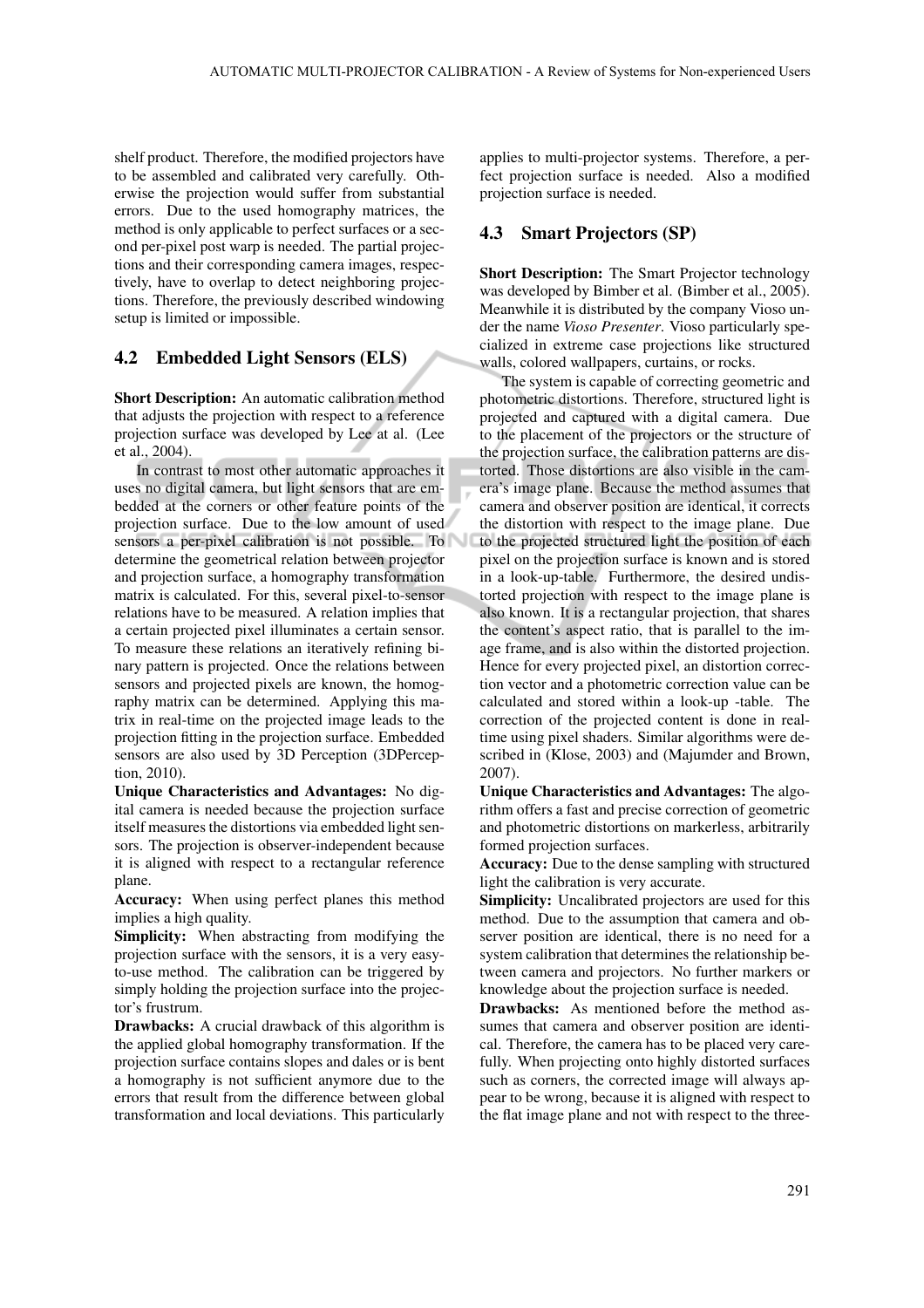dimensional structure of the projection surface.

# 4.4 Markerless View-independent Registration of Multiple Distorted Projectors on Extruded Surfaces (MVIRoMDPoES)

Short Description: Sajadi and Majumder developed an algorithm for markerless, view-independent, camera-based registration of multiple distorted projections on extruded projection surfaces (Sajadi and Majumder, 2009).

Their method works for projection displays defined by a 2D curve (profile curve) that is vertically extruded and limited by two virtual horizontal planes. The aspect ratio of the rectangle that is shaped by the four corners of the projection surface is also known.

In the first step of the algorithm, the intrinsic and extrinsic parameters of the camera are determined. A first guess, using the known focal length of the camera, is optimized using the four corners, and is stored in a camera matrix. Secondly, with the help of this matrix display parameters are recovered. Samples on the upper and lower border of the projection surface (in the image plane) are reprojected and intersected with the two virtual horizontal planes. This leads to two curves in 3D space that will be averaged. A parametric representation of those curves is found using polynomial curve fitting. In the last step, a mapping from projector coordinates to display coordinates via camera coordinates is found. The correspondence between projector and camera coordinates is defined using rational Bezier patches. For this, blobs are projected, whose positions in the projector space are known and that map to uv-coordinates in the camera space. Then rays are cast through those coordinates and intersected with the 3D model. This leads to 2D correspondences with the display coordinates, that are used to correct the distorted projection. In (Sajadi and Majumder, 2010) the method was extended for displays containing discontinuities, such as corners.

Unique Characteristics and Advantages: The method is one of the first algorithms for markerless calibration of 3D surfaces. Due to the calibration with respect to the actual shape of the projection surface it is observer-independent.

Accuracy: Due to the sparse sampling per-pixel calibration will only be achieved if the actual display does not contain local deviations from the expected shape. Simplicity: Because of the markerless approach a complex and time-consuming setup is not necessary. The camera can be placed relatively freely. There is no extra system calibration because the calculation of those parameters is part of the algorithm itself.

Drawbacks: Currently the method requires user feedback. The blobs are partly registered by hand. The algorithm also assumes a linear camera. Using camera lenses with radial distortions leads to small errors. For geometric registration the projection has to be entirely inside the projection surface. Therefore, a rimless projection is not possible. Due to the sparse sampling local errors cannot be corrected.

# 4.5 Constraint-based 3D-Reconstruction with Automatic Calibration (AutoCalib3D)

Short Description: An automatic, camera-based, markerless calibration method was developed by Klose. It calibrates the projection with respect to a three-dimensional extruded projection surface (Klose, 2009) (Klose, 2010).

The projection surface can be described by either vertical or horizontal, equivalent vectors that stand orthogonal on a virtual plane (e.g. a cylinder segment or a room's corner). The projection surface itself serves as the reference system. Therefore, uncalibrated components can be used. For scanning the projection surface vertical and horizontal calibration patterns are projected. The corners and the borders of the display are detected by projecting white with all the projectors. Therefore, the entire projection has to be larger than the projection surface.

Due to the knowledge about the projection surface it is possible to reconstruct its 3D surface from a single filtered image of the corners and borders. In a first step, corresponding points on two opposite borders are determined by applying a homography transformation to the captured projection surface. After the homography transformation, the corresponding points share the same x- or y-value. Those points are marked within the untransformed image. Then rays are cast from a virtual camera to the marked points. The 3D model is calculated by optimizing vectors that connect the corresponding upper and lower rays until the conditions are satisfied (equivalent, orthogonal on a plane). Finally, rays are cast from the virtual camera to the intersection points of the calibration patterns in the image plane. To guarantee a rimless projection, several intersection points outside the projection surface are non-linearly extrapolated. The rays also intersect the 3D model and yield uv coordinates. Subsequently, each intersection point's position in the projector space and display space is known. Using those parameters, geometric correction and blending can be performed in real time.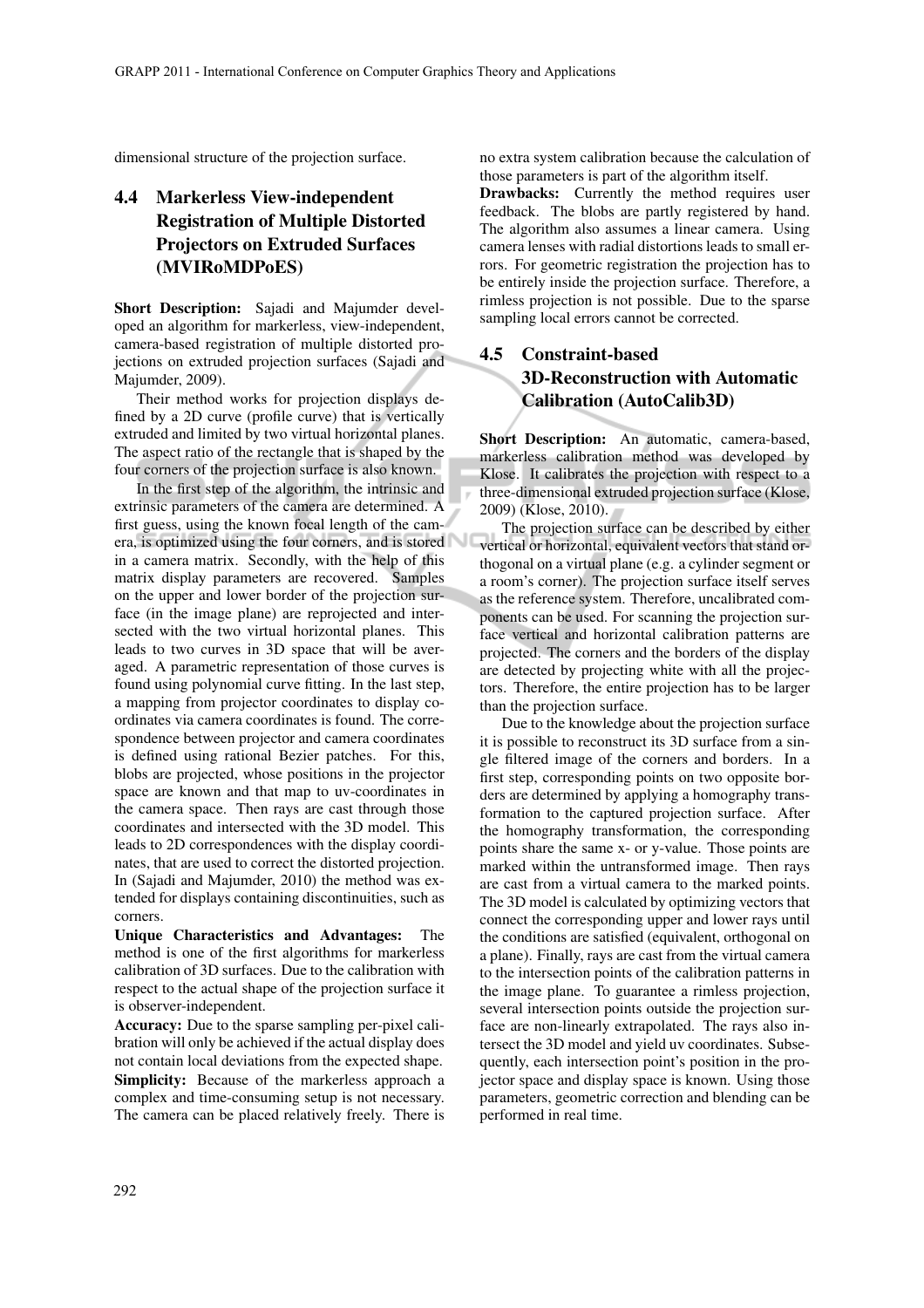| Algorithm                 | Calibration with respect to         | Warping type   | Accuracy | Simplicity |
|---------------------------|-------------------------------------|----------------|----------|------------|
| iL/DG (sec. $4.1$ )       | plane, quadric                      | homography     |          | О          |
| $ELS$ (sec. 4.2)          | plane                               | homography     |          |            |
| $SP$ (sec. 4.3)           | camera (arbitrarily formed surface) | per-pixel      |          |            |
| MVIRoMDPoES (sec. 4.4)    | extruded 3D surface                 | Bezier patches |          | $\Omega$   |
| AutoCalib3D (sec. $4.5$ ) | extruded 3D surface                 | per-pixel      |          | $\Omega$   |

Table 1: Decision support matrix; +: good, o: average, -:bad.

Unique Characteristics and Advantages: This algorithm is also one of the first approaches for markerless calibration of 3D surfaces. It yields a rimless projection. Even borders of the projection surface are used for calibrating the camera (ad-hoc lens distortion correction). The method was derived from perceptual psychological aspects. It is therefore also observerindependent.

Accuracy: Due to the dense sampling with calibration patterns, sub-pixel accuracy is achieved. The projection surface does not have to be perfect. Deviations on it will be also corrected.

Simplicity: The markerless approach and the use of uncalibrated components simplifies the setup process immensely. No time-consuming measurement of camera-projector-systems or cameraprojectionsurface-system are neccessary.

Drawbacks: In order to achieve a rimless calibrated projection, the uncalibrated projection has to be larger than the projected surface. Hence, pixels are lost. If the optimization is aborted prematurely (i.e. the global optimum is not found), the 3D model and the calibration parameters are erroneous. To achieve good optimization results, the projection surface should also have a certain  $\Delta$  in 3D depth (If a plane is defined by connecting left and right border of the projection surface,  $\Delta$  is the longest line that is orthogonal to this plane and also connects the projection surface and the plane.).

# 5 COMPARISON OF THE APPROACHES - DECISION SUPPORT

In this section we will compare the most important properties of the described algorithms (see also Table 1). It also serves as a decision support for potential users, both experienced and non-experienced ones.

The first column of Table 1 contains the abbreviations of the described algorithms. The actual calibration will be performed with respect to a reference system which is stated in column 2. The next column contains the warping type that is used by the different algorithms. Column 4 and 5 indicate the accuracy and the simplicity of the described algorithms.

To decide which of the algorithms is suitable for a planned installation, the user must first know the type of the projection surface. *Warping type* and *accuracy* are related, because the latter depends on the first one, but also on the quality of the projection surface. Under the assumption that the projection surface is not perfect and contains slopes and dales, a dense sampling of the projection surface leads to a higher accuracy. Therefore, per-pixel warping is more accurate than Bezier patch warping, which is again more accurate than a homography warping. *Simplicity* depends on the setup process. Manual user interaction leads to a decrease in the simplicity score (iL/DG: manually aligned markers, SP: proper adjustment of the camera). iL/DG can increase its score by utilizing ad-hoc clustering. The waiver of the camera and the intuitive calibration with respect to the projection surface leads to the best simplicity score for ELS. Algorithms 4 and 5 gain a medium score because of the more complex system setup (compared to ad-hoc clusters). At the other hand the camera does not have to be placed accurately, because again, the projection surface serves as the reference system.

## 5.1 Applications

A variety of interesting setups can be realized with the described calibration methods, some of which are mentioned in the following.

Obvious applications are based on the previously mentioned advantages of multi-projector systems (e.g. higher resolution, brightness, redundancy). A high resolution and crisp image is for instance needed in car design. Outdoor events rely on bright projections, while redundant projections are essential for conferences. Stacked and mosaicked calibrated displays can be used for those applications. Stacked projections can also be used to display 3Dstereoscopic content, where two projectors project the left and right eye information. Another interesting application is the extension of color space by projecting low and high frequencies with two or more stacked and calibrated projectors (Boosmann, 2007).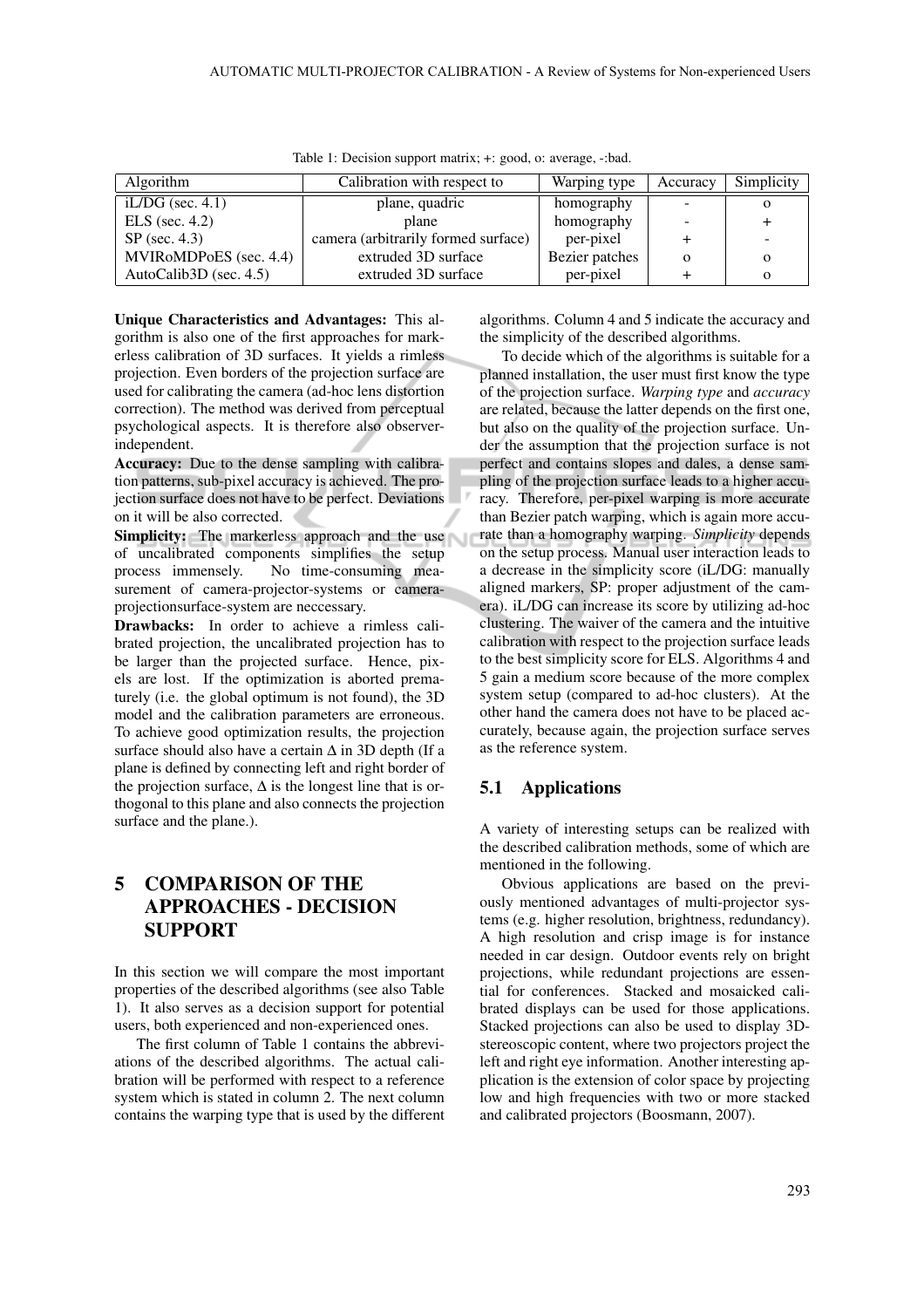Beyond that, interesting art or augmented reality projects are conceivable, like virtual art projections (Seales and Landon, 2005) or projections onto buildings (UrbanScreen, 2009). The latter can be utilized as a connection between past, present and future. A building can also be "x-rayed" or it can be illuminated for entertainment purposes or aesthetic reasons. Augmented projections can also be used in future shopping scenarios in which the projection has to be aligned with respect to the shelves.

Regarding the two methods presented last, eye catchers are not a nemesis for calibrators anymore. Such eye catchers can have interesting 3D shapes and are imaginable at fairs, in entrance halls but also in art exhibitions or for advertising reasons. More practical applications like immersive cylindrical displays or CAVEs are also realizable. The latter can be calibrated with a *divide and conquer* strategy with the described methods.

As one can see there are many exciting applications. It is also up to the reader to define new application areas beyond the ones described here. **IHNOL** 

## 6 CONCLUSIONS

In this paper we have presented general aspects, factors of influence, algorithms, and problems that have to be dealt with when setting up multi-projector installations. Often these problems are so multi fold that expert knowledge is required. In most cases this is lacking for non-experienced or untrained users. Within this context we therefore focused on automatic calibration. There is no general recipe for creating such an installation, requiring again a certain amount of insight for these non-experienced or untrained users. This paper contributes an abstraction of the main principles and delivers a guide for both experienced and inexperienced users willing to set up such a system or improve their methods. It can be applied in development of multi-projection systems for industry, research, art and culture, or teaching and should help making the best choice for a specific calibration problem.

## REFERENCES

- 3DPerception (2010). Simulation. http://www.3dperception.com/docs/SimulationLow.pdf.
- Allard, J., Gouranton, V., Lamarque, G., Melin, E., and Raffin, B. (2003). Softgenlock: Active stereo and genlock for pc cluster. In *Proceedings of the Joint IPT/EGVE'03 Workshop*.
- Behr, J., Dähne, P., Jung, Y., and Webel, S. (2007). Beyond the web browser - x3d and immersive vr.
- Bern, M. and Eppstein, D. (2003). Optimized color gamuts for tiled displays. In *SCG '03: Proceedings of the nineteenth annual symposium on Computational geometry*, pages 274–281.
- Bimber, O., Emmerling, A., and Klemmer, T. (2005). Embedded entertainment with smart projectors. *Computer*, 38(1):48–55.
- Bimber, O., Iwai, D., Wetzstein, G., and Grundhfer, A. (2008). The visual computing of projector-camera systems. In *ACM SIGGRAPH 2008 classes, Los Angeles, California: ACM*, pages 1–25.
- Bimber, O. and Raskar, R. (2005). *Spatial augmented reality: merging real and virtual worlds*. A. K. Peters, Ltd.
- Boosmann, T. (2007). *PhD Thesis: Multispektrale Farbreproduktion: Projektionssystem und Algorithmen fr eine additive, multispektrale Farbsynthese*. Shaker Verlag, Aachen.
- Brown, M., Majumder, A., and Yang, R. (2005). Camerabased calibration techniques for seamless multiprojector displays. *IEEE Transactions on Visualization and Computer Graphics*, (11):193–206.
- Debevec, P. E. and Malik, J. (1997). Recovering high dynamic range radiance maps from photographs. In *SIG-GRAPH '97: Proceedings of the 24th annual conference on Computer graphics and interactive techniques*, pages 369–378.
- Dingeldey, F., Schiewe, M., Gerhardt, J., Ahlers, K.-I., and Haulsen, I. (2010). Interactive 3d stereoscopic dome with automatic calibration. In *Digital conference proceedings for Eurographics 2010, Areas Papers*, pages 9–16.
- Fellner, D. W., Behr, J., and Bockholt, U. (2009). Instantreality – a framework for industrial augmented and virtual reality applications. In *Proc. Sino-German Workshop "Virtual Reality and Augmented Reality in Industry"*, volume 2, pages 78–83.
- Havemann, S., Hopp, A., and Fellner, D. (2007). A single chip dlp projector for stereoscopic images of high color quality and resolution. In *Proc. 13th EG Symposium on Virtual Environments,10th Immersive Projection Technology*, pages 21–26.
- Humphreys, G., Eldridge, M., Buck, I., Stoll, G., Everett, M., and Hanrahan, P. (2001). Wiregl: a scalable graphics system for clusters. In *SIGGRAPH '01: Proceedings of the 28th annual conference on Computer graphics and interactive techniques*, pages 129–140.
- Humphreys, G., Houston, M., Ng, R., Frank, R., Ahern, S., Kirchner, P. D., and Klosowski, J. T. (2008). Chromium: a stream-processing framework for interactive rendering on clusters. In *ACM SIGGRAPH ASIA 2008 courses*, pages 43:1–43:10.
- Infitec (2010). Infitec homepage. http://www.infitec.net/ infitec.html.
- Isakovic, K., Dudziak, T., and Köchy, K. (2002). X-rooms. In *Proceedings of the seventh international conference on 3D Web technology*, Web3D '02, pages 173–177.